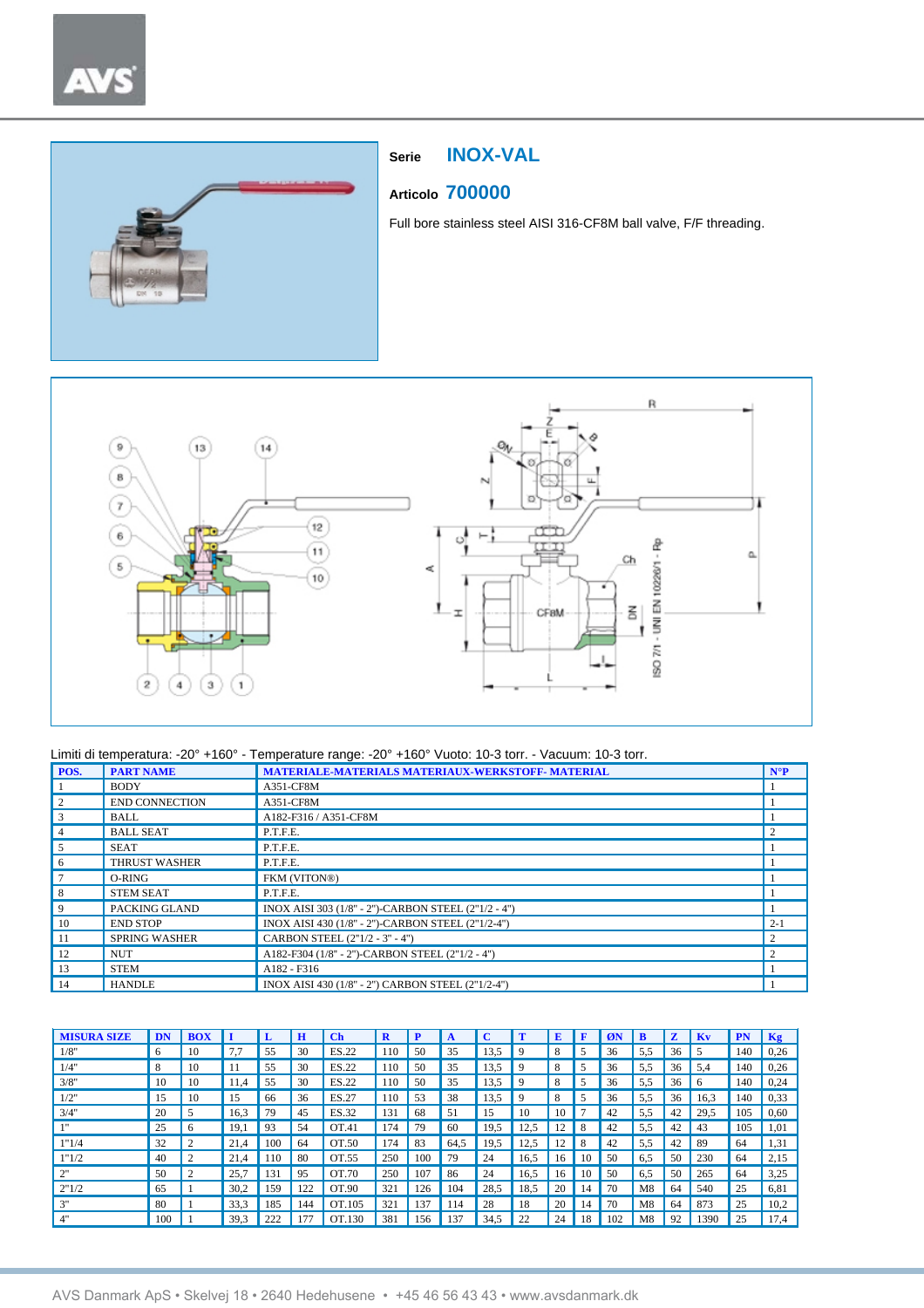



# **Serie INOXVAL**

# **Articolo 700004**

Full bore stainless steel AISI 316-CF8M ball valve, F/F threading whit red butterfly in stainless steel.



| POS.           | <b>PART NAME</b>      | <b>MATERIALE-MATERIALS MATERIAUX-WERKSTOFF- MATERIAL</b> | $N^{\circ}P$ |
|----------------|-----------------------|----------------------------------------------------------|--------------|
|                | <b>BODY</b>           | A351-CF8M                                                |              |
| $\overline{c}$ | <b>END CONNECTION</b> | A351-CF8M                                                |              |
| 3              | <b>BALL</b>           | A182-F316                                                |              |
| 4              | <b>BALL SEAT</b>      | P.T.F.E. VERGINE                                         | 2            |
|                | <b>SEAT</b>           | P.T.F.E.                                                 |              |
| 6              | <b>THRUST WASHER</b>  | P.T.F.E.                                                 |              |
|                | O-RING                | FKM (VITON®)                                             |              |
| 8              | <b>STEM SEAT</b>      | P.T.F.E.                                                 |              |
| 9              | PACKING GLAND         | A182-F316                                                |              |
| 10             | <b>END STOP</b>       | <b>AISI 430</b>                                          |              |
| 12             | <b>NUT</b>            | <b>STAINLESS STEEL</b>                                   | $\gamma$     |
| 13             | <b>STEM</b>           | A182 - F316                                              |              |
| 14             | <b>HANDLE</b>         | <b>AISI 430</b>                                          |              |

| <b>MISURA SIZE</b> | DN |  |    | H  | Ch    |    |     |    |      | <b>T</b> | E   | l F | ØN |     |    | <b>Kv</b> | <b>PN</b> | Kg   |
|--------------------|----|--|----|----|-------|----|-----|----|------|----------|-----|-----|----|-----|----|-----------|-----------|------|
| 1/8"               |    |  | 55 | 30 | ES.22 | 55 | 41  | 35 | 13,5 | $\Omega$ | -8  |     | 36 | 5.5 | 36 |           | 140       | 0.26 |
| 1/4"               |    |  | 55 | 30 | ES.22 | 55 | -41 | 35 | 13,5 | $\Omega$ | -8  |     | 36 | 5.5 | 36 | 5.5       | 140       | 0.26 |
| 3/8"               | 10 |  | 55 | 30 | ES.22 | 55 | -41 | 35 | 13.5 | $\Omega$ | -8  |     | 36 | 5.5 | 36 | 8.5       | 140       | 0,24 |
| 1/2"               |    |  | 66 | 36 | ES.27 | 55 | -41 | 38 | 13.5 | $\Omega$ | . 8 |     | 36 | 5.5 | 36 | 19.2      | 140       | 0,33 |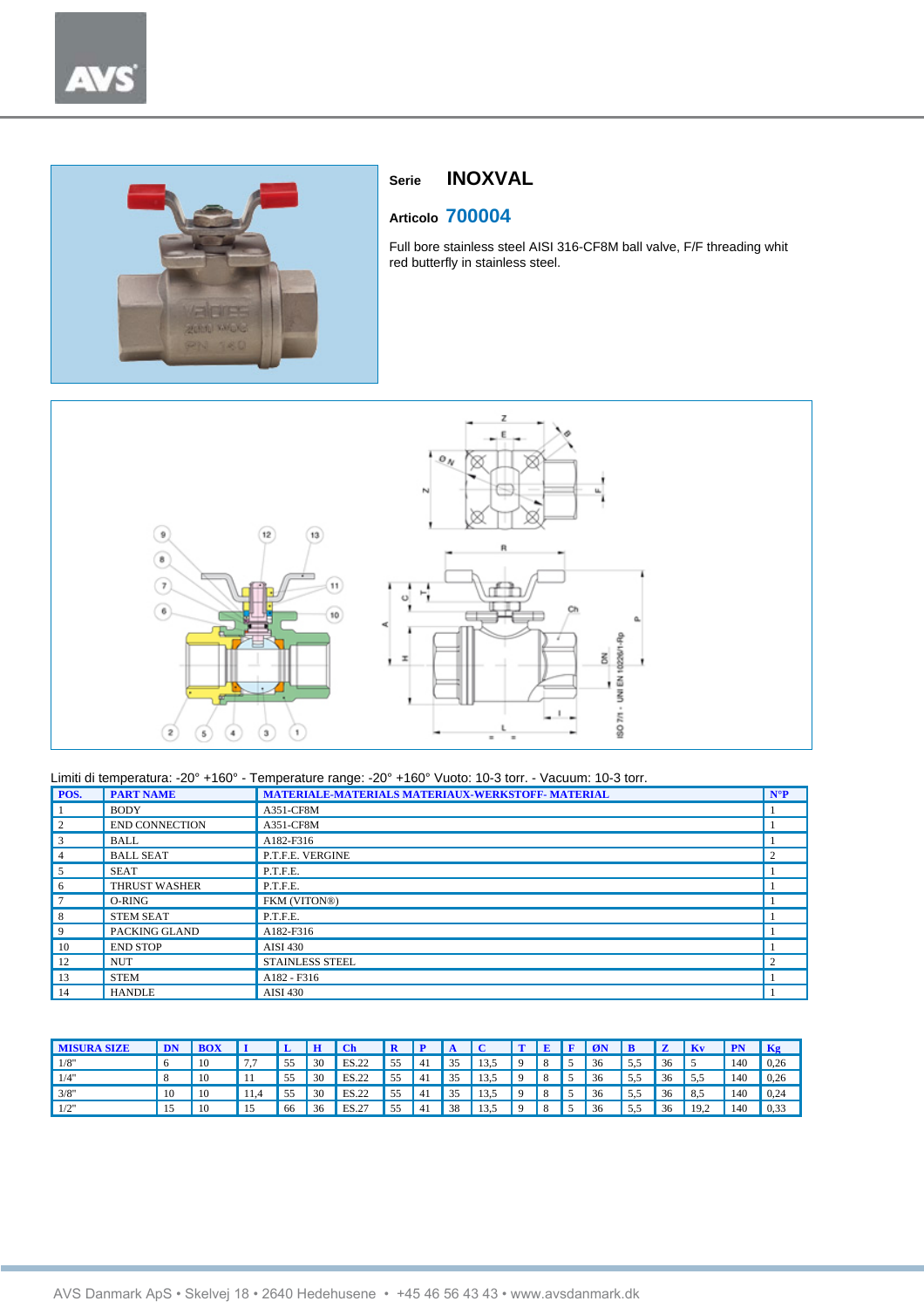# $\lambda$



# **Serie INOX-VAL..**

# **Articolo 701000**

Full bore polished stainless steel AISI 316-CF8M ball valve, F/F threading.



| POS. | <b>PART NAME</b>      | MATERIALE-MATERIALS MATERIAUX-WERKSTOFF- MATERIAL | $N^{\circ}P$                |
|------|-----------------------|---------------------------------------------------|-----------------------------|
|      | <b>BODY</b>           | A351-CF8M                                         |                             |
|      | <b>END CONNECTION</b> | A351-CF8M                                         |                             |
| 3    | <b>BALL</b>           | A182-F316 / A351-CF8M                             |                             |
|      | <b>BALL SEAT</b>      | P.T.F.E.                                          | $\overline{c}$              |
|      | <b>SEAT</b>           | P.T.F.E.                                          |                             |
| 6    | <b>THRUST WASHER</b>  | P.T.F.E.                                          |                             |
|      | O-RING                | FKM (VITON®)                                      |                             |
| 8    | <b>STEM SEAT</b>      | P.T.F.E.                                          |                             |
| 9    | PACKING GLAND         | <b>INOX AISI 316</b>                              |                             |
| 10   | <b>END STOP</b>       | INOX AISI 316 (1/8" - 2") - (2"1/2-4")            | $2-1$                       |
| 11   | <b>SPRING WASHER</b>  | STAINLESS STEEL (2"1/2 - 4")                      | $\overline{c}$              |
| 12   | <b>NUT</b>            | A182-F304                                         | $\mathcal{D}_{\mathcal{A}}$ |
| 13   | <b>STEM</b>           | A182-F316                                         |                             |
| 14   | <b>HANDLE</b>         | <b>INOX AISI 316</b>                              |                             |

| <b>MISURA SIZE</b> | <b>DN</b> | <b>BOX</b>     |      |     | н   | $\mathbf C$ <sub>h</sub> | R   | P   |      | C    |      | E              | F  | ØN  |     | z                        | Kv   | PN  | Kg   |
|--------------------|-----------|----------------|------|-----|-----|--------------------------|-----|-----|------|------|------|----------------|----|-----|-----|--------------------------|------|-----|------|
| 1/8"               | 6         | 10             | 7.7  | 55  | 30  | ES.22                    | 110 | 50  | 35   | 13.5 | 9    | 8              |    |     |     | ۰                        |      | 140 | 0,23 |
| 1/4"               | 8         | 10             |      | 55  | 30  | ES.22                    | 110 | 50  | 35   | 13,5 | 9    | 8              |    |     |     | $\overline{\phantom{a}}$ | 5.4  | 140 | 0,23 |
| 3/8"               | 10        | 10             | 11.4 | 55  | 30  | ES.22                    | 110 | 50  | 35   | 13,5 | 9    | 8              |    |     |     | ۰                        | 6    | 140 | 0,23 |
| 1/2"               | 15        | 10             | 15   | 66  | 36  | ES.27                    | 110 | 53  | 38   | 13.5 | 9    | 8              | 5  |     |     | ۰                        | 16,3 | 140 | 0,30 |
| 3/4"               | 20        | 5              | 16,3 | 79  | 45  | ES.32                    | 131 | 68  | 55   | 15   | 10   | 10             | π  |     |     | $\sim$                   | 29,5 | 105 | 0,55 |
| 111                | 25        | 6              | 19,1 | 93  | 54  | OT.41                    | 174 | 79  | 60   | 19,5 | 12,5 | 12             | 8  |     |     | $\sim$                   | 43   | 105 | 0,92 |
| 1"1/4              | 32        |                | 21.4 | 100 | 64  | OT.50                    | 174 | 83  | 64,5 | 19,5 | 12,5 | $\overline{c}$ | 8  |     | ۰   | ۰                        | 89   | 64  | 1,23 |
| 1"1/2              | 40        | $\overline{c}$ | 21.4 | 110 | 80  | OT.55                    | 250 | 100 | 79   | 24   | 16,5 | 16             | 10 |     |     | $\sim$                   | 230  | 64  | 2,00 |
| 2"                 | 50        | $\overline{2}$ | 25,7 | 131 | 95  | OT.70                    | 250 | 107 | 86   | 24   | 16,5 | 16             | 10 | ۰   | ۰   | $\sim$                   | 265  | 64  | 3,25 |
| 2"1/2              | 65        |                | 30,2 | 159 | 122 | OT.90                    | 321 | 126 | 104  | 28,5 | 18,5 | 20             | 14 | 70  | 6,8 | 64                       | 540  | 25  | 6,40 |
| 3"                 | 80        |                | 33,3 | 185 | 144 | OT.105                   | 321 | 137 | 114  | 28   | 18   | 20             | 14 | 70  | 6.8 | 64                       | 873  | 25  | 9,60 |
| 4"                 | 100       |                | 39,3 | 222 | 177 | OT.130                   | 381 | 156 | 137  | 34,5 | 22   | 24             | 18 | 102 | 8,5 | 92                       | 1390 | 25  | 17,4 |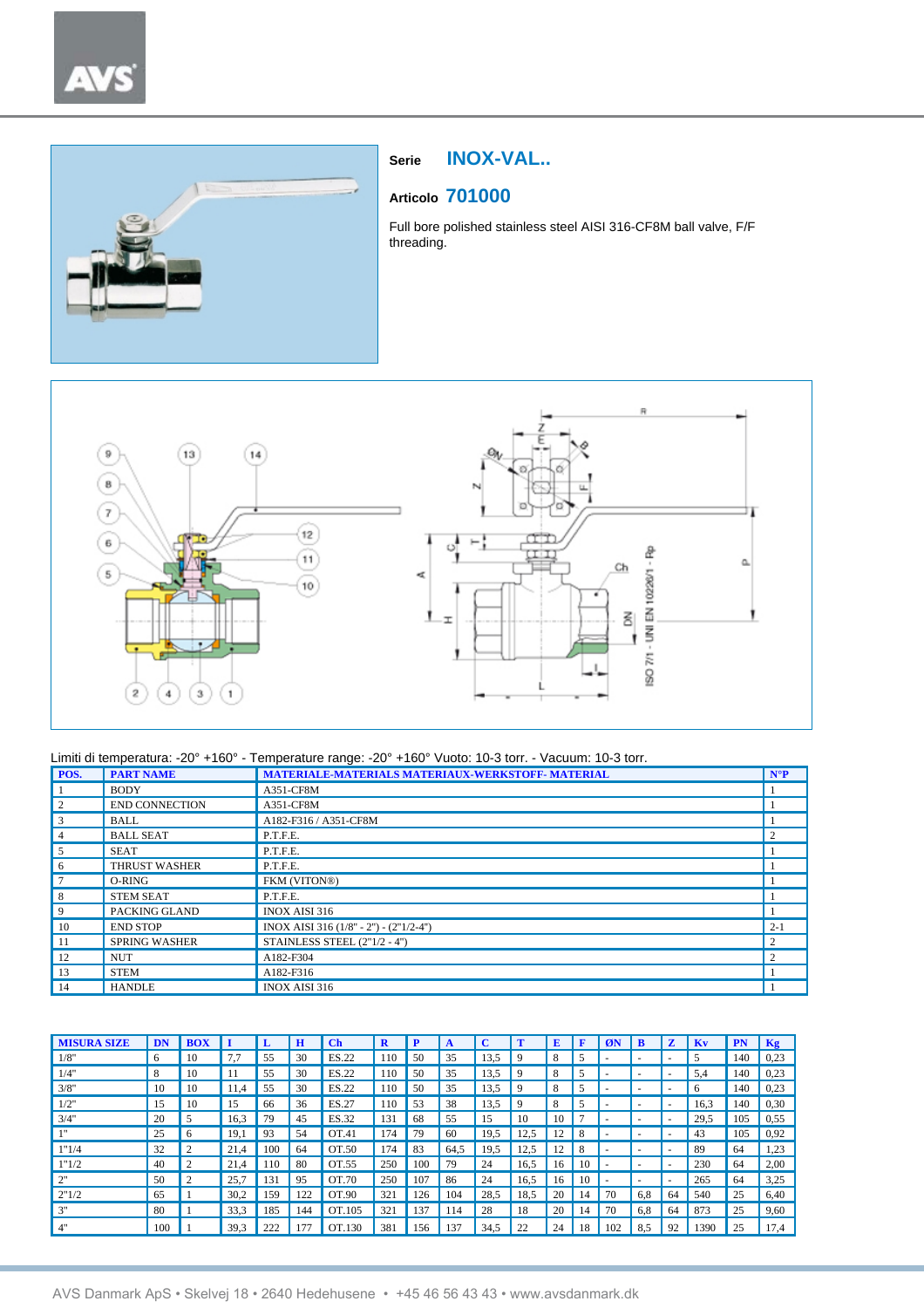

# **Serie INOX..VAL**

# **Articolo 702000**

Full bore brass ball valve with stainless steel AISI 316 ball, F/F threading.



| POS. | <b>PART NAME</b>      | MATERIALE-MATERIALS MATERIAUX-WERKSTOFF- MATERIAL | $N^{\circ}P$ |
|------|-----------------------|---------------------------------------------------|--------------|
|      | <b>BODY</b>           | OTTONE CW617N UNI EN 12165                        |              |
|      | <b>END CONNECTION</b> | OTTONE CW617N UNI EN 12165                        |              |
|      | <b>BALL</b>           | A182-F316                                         |              |
|      | <b>BALL SEAT</b>      | P.T.F.E.                                          |              |
|      | <b>THRUST WASHER</b>  | P.T.F.E.                                          |              |
|      | <b>STEM SEAT</b>      | P.T.F.E.                                          |              |
|      | O-RING                | <b>NBR</b>                                        |              |
|      | <b>PACKING GLAND</b>  | OTTONE CW614N UNI EN 12164                        |              |
|      | <b>NUT</b>            | <b>CARBON STEEL</b>                               |              |
| 10   | <b>STEM</b>           | OTTONE CW614N UNI EN 12164                        |              |
| -11  | <b>HANDLE</b>         | <b>CARBON STEEL</b>                               |              |

| <b>MISURA SIZE</b> | DN  | <b>BOX</b> | I    | L    | $\mathbf H$ | $ch$ | $\mathbf R$ | P   | Kv     | <b>PN</b> | Kg    |
|--------------------|-----|------------|------|------|-------------|------|-------------|-----|--------|-----------|-------|
| 1/4"               | 8   | 25         | 11   | 51,5 | 23          | 20   | 96          | 42  | 5,5    | 64        | 0,15  |
| 3/8"               | 10  | 25         | 11.4 | 51,5 | 23          | 20   | 96          | 42  | 8,5    | 64        | 0,14  |
| 1/2"               | 15  | 50         | 15   | 62   | 33          | 25   | 96          | 46  | 19,2   | 30        | 0,22  |
| 3/4"               | 20  | 25         | 16,3 | 69   | 39          | 31   | 121         | 58  | 35,0   | 30        | 0,36  |
| 111                | 25  | 20         | 19.1 | 83   | 49          | 38   | 121         | 62  | 64,5   | 30        | 0,55  |
| 1"1/4              | 32  | 10         | 21.4 | 96   | 59          | 48   | 151         | 76  | 103,8  | 25        | 0,99  |
| 1"1/2              | 40  | 6          | 21.4 | 108  | 73          | 54   | 151         | 82  | 174.0  | 25        | 1.49  |
| 2"                 | 50  | 4          | 25,7 | 126  | 86          | 67   | 160         | 95  | 301,3  | 25        | 1.97  |
| 2"1/2              | 65  | 2          | 30,2 | 152  | 111         | 90   | 206         | 123 | 545,7  | 25        | 3,71  |
| 3"                 | 80  |            | 33,3 | 177  | 136         | 105  | 206         | 133 | 872.5  | 25        | 5.90  |
| 4"                 | 100 |            | 39.3 | 214  | 166         | 130  | 261         | 165 | 1363.3 | 25        | 10.00 |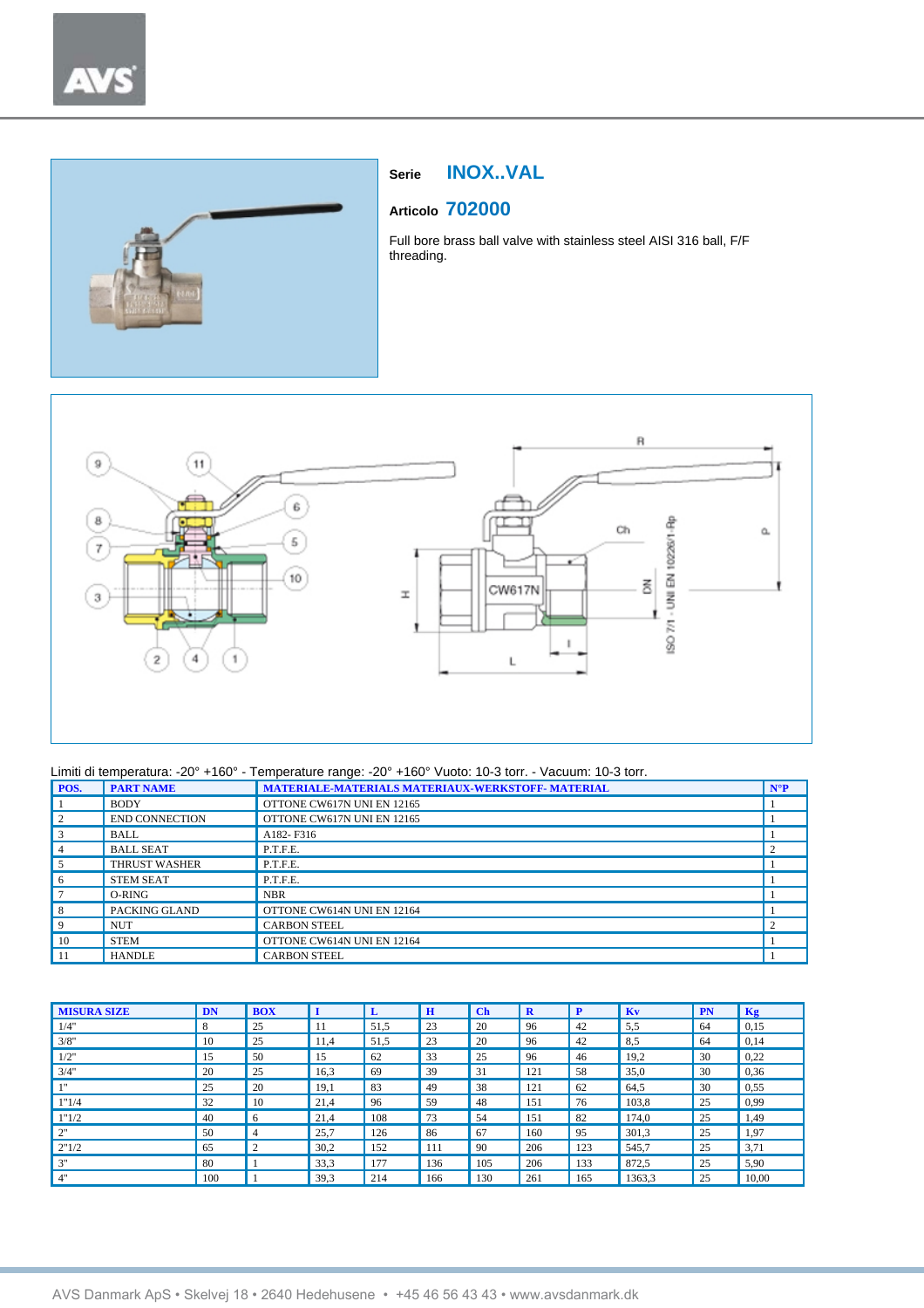



# **Serie INOX.VAL**

# **Articolo 703000**

Full bore stainless steel AISI 316-CF8M ball valve, F/F threading, ISO 5211 pad direct Antistatic Device.



#### Limiti di temperatura: -20° +160° - Temperature range: -20° +160

| POS.           | <b>PART NAME</b>      | <b>MATERIALE-MATERIALS MATERIAUX-WERKSTOFF- MATERIAL</b> | $N^{\circ}P$ |
|----------------|-----------------------|----------------------------------------------------------|--------------|
|                | <b>BODY</b>           | A351-CF8M                                                |              |
| 2              | <b>END CONNECTION</b> | A351-CF8M                                                |              |
| 3              | <b>BALL</b>           | A182-F316 / A351-CF8M                                    |              |
| $\overline{4}$ | <b>BALL SEAT</b>      | P.T.F.E.                                                 |              |
| 5              | <b>SEAT</b>           | P.T.F.E.                                                 |              |
| 6              | <b>THRUST WASHER</b>  | P.T.F.E.                                                 |              |
| $\overline{7}$ | O-RING                | FKM (VITON®)                                             |              |
| 8              | <b>STEM</b>           | A182-F316                                                |              |
| 9              | <b>STEM SEAT</b>      | P.T.F.E.                                                 |              |
| 10             | O-RING                | FKM (VITON®)                                             |              |

| <b>MISURA SIZE</b> | DN | <b>BOX</b> |      | L   | H    | $\mathbf C$ h | A       | E | ØN | B |    | Kv    | <b>PN</b> | Kg   |
|--------------------|----|------------|------|-----|------|---------------|---------|---|----|---|----|-------|-----------|------|
| 1/2"               | 15 | 10         | 15   | 67  | 34.5 | ES.27         | 41.5    |   | 36 | 6 | 38 | 19.2  | 64        | 0,30 |
| 3/4"               | 20 |            | 16,3 | 78  | 42   | ES.32         | 43.5    | a | 36 | 6 | 38 | 35,0  | 64        | 0.40 |
| 111                | 25 |            | 19,1 | 90  | 51,5 | ES.41         | 53.5    | Q | 36 | 6 | 38 | 64.5  | 64        | 0,70 |
| 1"1/4              | 32 |            | 21,4 | 100 | 64.5 | OT.50         | 57<br>◡ | Q | 36 | 6 | 38 | 103.8 | 64        | 1,04 |
| 1"1/2              | 40 | $\sim$     | 21,4 | 112 | 77   | OT.55         | 74      |   | 50 |   | 50 | 174.0 | 64        | 1,68 |
| $\gamma$ "<br>∸    | 50 |            | 25,7 | 135 | 97   | OT.70         | 83.3    |   | 50 |   | 50 | 301,3 | 64        | 2,95 |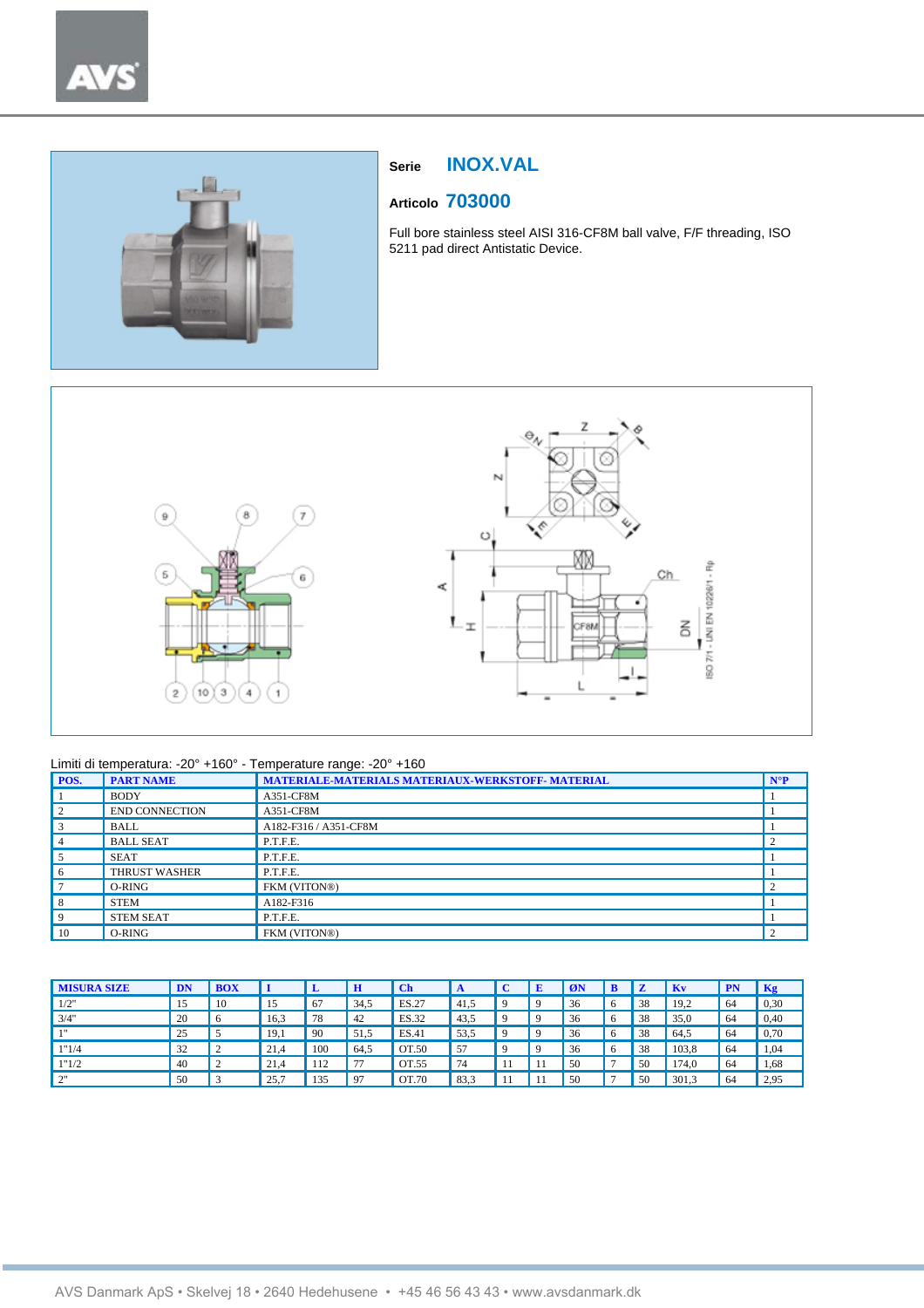

# **Serie EURO-INOX**

## **Articolo 704000**

Full bore stainless steel AISI 316-CF8M ball valve, F/F threading.



| POS.     | <b>PART NAME</b>      | MATERIALE-MATERIALS MATERIAUX-WERKSTOFF-MATERIAL | $N^{\circ}P$ |
|----------|-----------------------|--------------------------------------------------|--------------|
|          | <b>BODY</b>           | A351-CF8M                                        |              |
|          | <b>END CONNECTION</b> | A351-CF8M                                        |              |
|          | <b>BALL</b>           | A182-F316 / A351-CF8M                            |              |
|          | <b>BALL SEAT</b>      | P.T.F.E.                                         |              |
|          | <b>SEAT</b>           | P.T.F.E.                                         |              |
| $\sigma$ | <b>THRUST WASHER</b>  | P.T.F.E.                                         |              |
|          | O-RING                | FKM (VITON®)                                     |              |
| 8        | <b>NUT</b>            | A182-F304                                        |              |
| 9        | <b>STEM</b>           | A182-F316                                        |              |
| 10       | <b>HANDLE</b>         | <b>INOX AISI 430</b>                             |              |

| <b>MISURA SIZE</b> | DN | <b>BOX</b>         | A    | $\mathbf H$ | ≖    | $\mathbf R$ | $\mathbf C$ h |      | E        |   |    | Kv    | PN | Kg   |
|--------------------|----|--------------------|------|-------------|------|-------------|---------------|------|----------|---|----|-------|----|------|
| 1/4"               | 8  | 15                 | 28   | 30          | 53.5 | 110         | ES.22         | 10   | 8        |   | 44 | 5.5   | 64 | 0,22 |
| 3/8"               | 10 | 15                 | 28   | 30          | 53.5 | 110         | ES.22         | 10   | 8        |   | 44 | 8,5   | 64 | 0,20 |
| 1/2"               | 15 | 10                 | 30.5 | 32.5        | 60   | 110         | ES.27         | 13   | 8        |   | 47 | 19.2  | 64 | 0,25 |
| 3/4"               | 20 | 15                 | 37   | -40         | 70   | 131         | ES.32         | 14   | 10       |   | 54 | 35,0  | 40 | 0,45 |
| 111                | 25 |                    | -41  | 49          | 79   | 131         | OT.41         | 17   | 10       |   | 58 | 64,5  | 40 | 0.85 |
| 1"1/4              | 32 | $\mathcal{L}$<br>∠ | 50   | 62          | -91  | 174         | OT.50         | 19   | 12<br>14 | 8 | 70 | 103,8 | 25 | 1,20 |
| 1"1/2              | 40 | $\mathcal{L}$      | 57   | 75          | 103  | 174         | OT.55         | 19.5 | 12<br>14 | 8 | 76 | 174.0 | 25 | 1,80 |
| $\bigcap$          | 50 |                    | 66   | 95          | 124  | 174         | OT.70         | 22,5 | 12<br>14 | 8 | 86 | 301,3 | 25 | 2,70 |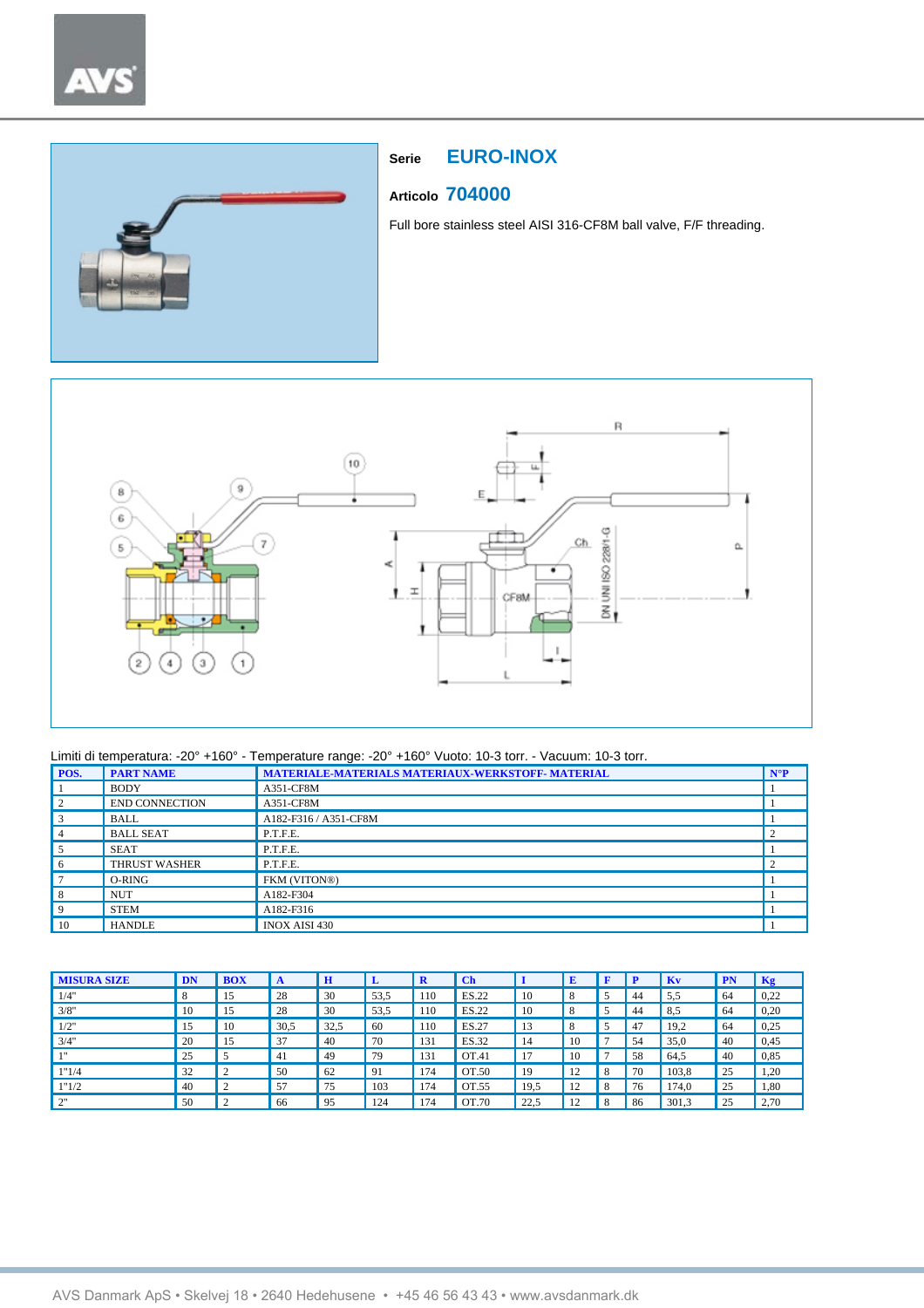



# **Serie INOX-VAL.**

# **Articolo 705000**

Full bore carbon steel ASTM A105-WCB ball valve with AISI 304 ball and stem, F/F threading.



| POS. | <b>PART NAME</b>      | MATERIALE-MATERIALS MATERIAUX-WERKSTOFF- MATERIAL | $N^{\circ}P$                |
|------|-----------------------|---------------------------------------------------|-----------------------------|
|      | <b>BODY</b>           | ASTM-A105 - WCB                                   |                             |
| 2    | <b>END CONNECTION</b> | $ASTM-A105$                                       |                             |
| 3    | <b>BALL</b>           | A351 CF8                                          |                             |
| 4    | <b>BALL SEAT</b>      | P.T.F.E.                                          | $\mathfrak{D}$              |
| 5    | <b>SEAT</b>           | P.T.F.E.                                          |                             |
| 6    | <b>THRUST WASHER</b>  | P.T.F.E.                                          |                             |
|      | O-RING                | FKM (VITON®)                                      |                             |
| 8    | <b>STEM SEAT</b>      | P.T.F.E.                                          |                             |
| 9    | PACKING GLAND         | <b>CARBON STEEL</b>                               |                             |
| 10   | <b>END STOP</b>       | <b>INOX AISI 430</b>                              | $\mathcal{D}_{\mathcal{A}}$ |
| 11   | <b>NUT</b>            | <b>CARBON STEEL</b>                               | $\overline{c}$              |
| 12   | <b>STEM</b>           | A182-F304                                         |                             |
| 13   | <b>HANDLE</b>         | <b>CARBON STEEL</b>                               |                             |

| <b>MISURA SIZE</b> | DN |           |      |     |    | Ch    |     |     |     |      |      |     |    |    | в   |    | -Kv   |     | Kg   |
|--------------------|----|-----------|------|-----|----|-------|-----|-----|-----|------|------|-----|----|----|-----|----|-------|-----|------|
| 1/4"               | 8  | 10        |      | 55  | 30 | ES.22 | 110 | 50  | 35  | 13.5 | 8    |     |    | 36 | 5.5 | 36 | -5.5  | 64  | 0.26 |
| 3/8"               | 10 | 10        | 11.4 | 55  | 30 | ES.22 | 110 | 50  | 35  | 13,5 | 8    |     |    | 36 | 5.5 | 36 | 8.5   | 64  | 0.24 |
| 1/2"               |    | 10        | 15   | 66  | 36 | ES.27 | 110 | 53  | 38  | 13,5 | 8    |     |    | 36 | 5.5 | 36 | 19.2  | 64  | 0,33 |
| 3/4"               | 20 |           | 16.3 | 79  | 45 | ES.32 | 131 | 68  | 51  | 15   | 10   | 10  |    | 42 | 5.5 | 42 | 35,0  | -64 | 0,60 |
|                    | 25 | $\circ$   | 19.1 | 93  | 54 | OT.41 | 174 | 79  | 60  | 19.5 | 12,5 | 12. | 8  | 42 | 5.5 | 42 | 64.5  | -64 | 1,02 |
| 1"1/4              | 32 | $\sim$    | 21.4 | 98  | 64 | OT.50 | 174 | 83  | -64 | 19.5 | 12.5 | 12  | 8  | 42 | 5.5 | 42 | 103.8 | -64 | 1.40 |
| 1"1/2              | 40 | $\bigcap$ | 21.4 | 110 | 80 | OT.55 | 250 | 100 | 79  | 24   | 16.5 | 16  | 10 | 50 | 6.5 | 50 | 74.0  | 64  | 2,41 |
| $\bigcap$          | 50 |           | 25,7 | 130 | 95 | OT.70 | 250 | 107 | 86  | 24   | 16,5 | 16  | 10 | 50 | 6.5 | 50 | 301,3 | -64 | 3,54 |